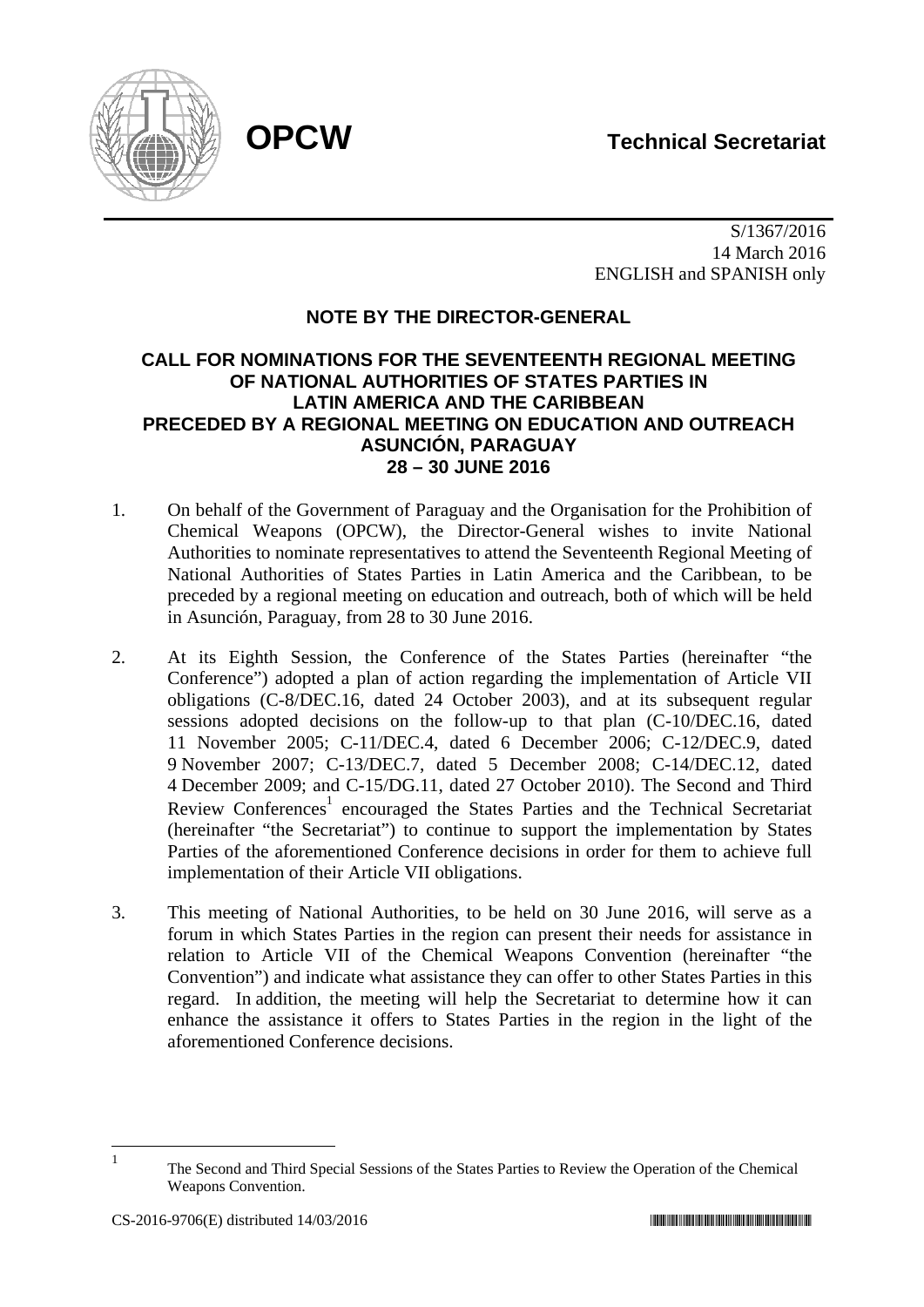- 4. The meeting will also serve as a forum in which representatives of National Authorities can confer with each other and with Secretariat staff in order to identify what further steps, if any, each participating State Party needs to take in order to implement its obligations under the Convention.
- 5. The programme for the meeting includes the following:
	- (a) a review of the current status of the implementation of the Convention and new approaches and initiatives related thereto;
	- (b) a review of recent developments and updates, including those relating to the implementation of Article VI of the Convention;
	- (c) an assessment and identification of priorities for effective national implementation of the Convention; and
	- (d) bilateral meetings with Secretariat staff.
- 6. The regional meeting of National Authorities will be preceded by a regional meeting on education and outreach on 28 and 29 June 2016.
- 7. In line with the corresponding recommendations by the Third Review Conference (April 2013), the meeting will provide a regional forum for the exchange of ideas and best practices in education and outreach, and for wide-ranging discussion on ways to raise awareness and understanding about the Convention and the work of the OPCW through education and outreach.
- 8. With an aim to draw in diverse experiences and perspectives through the participation of representatives of the National Authorities and relevant stakeholders involved in collaborating with them on education and outreach activities, the themes of the meeting will address the following:
	- (a) exchange of information and experiences on national initiatives undertaken by the National Authorities and different stakeholders;
	- (b) building stronger partnerships between the National Authorities and relevant stakeholders in raising awareness and understanding of the Convention and the OPCW;
	- (c) discussions of strategies and innovative approaches for effective education and outreach activities, including the possibilities of embedding relevant topics in educational curricula; and
	- (d) development and production of educational and outreach tools and materials.
- 9. The provisional programmes for the meetings are included as Annex 1 to this Note.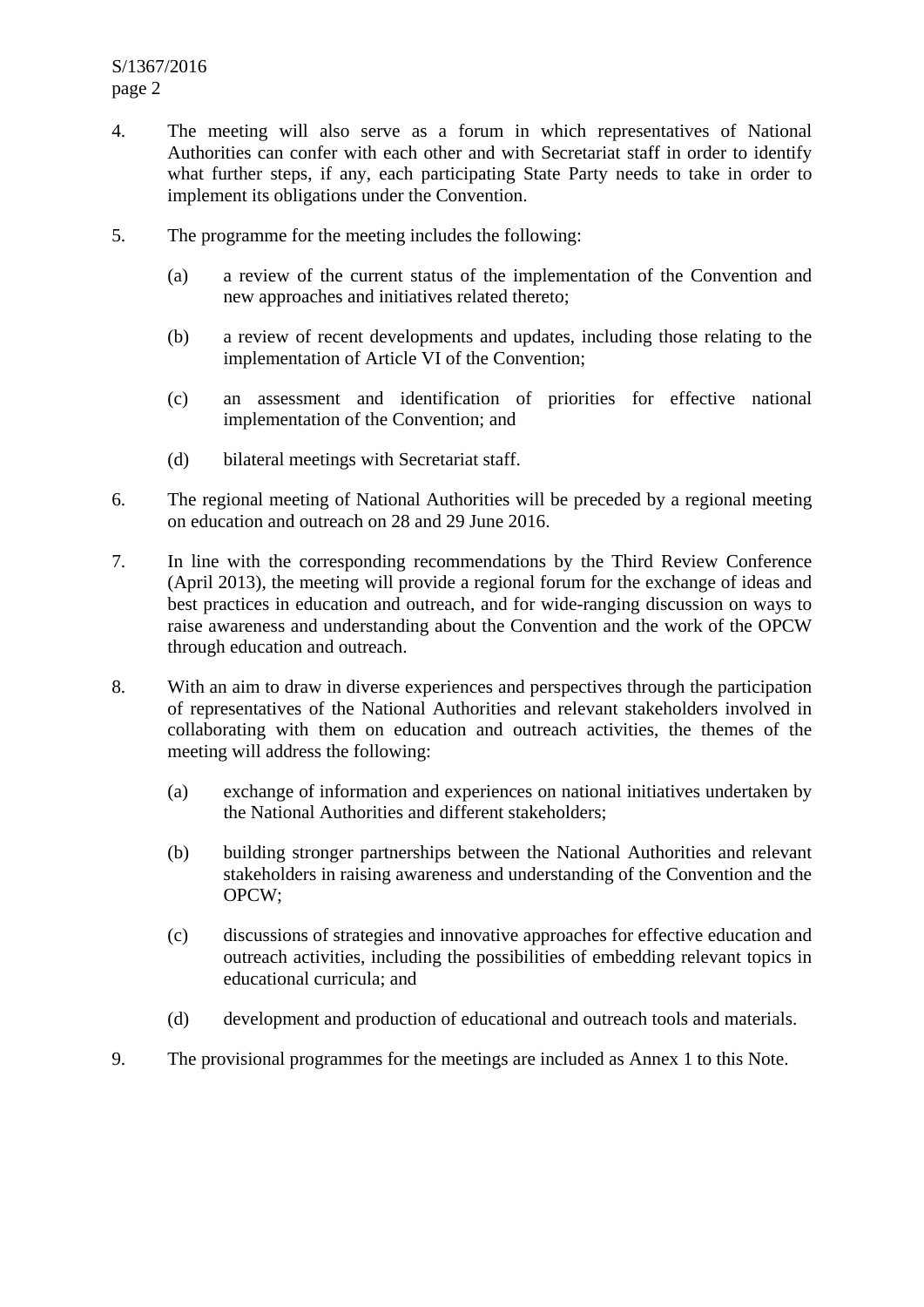- 10. The Secretariat expects to be able to sponsor two participants from each State Party: one from the National Authority and another from an education-related institution (school, university, or ministry of education), a non-governmental organisation, or a professional association. Nominees from the National Authorities should be directly involved in the national implementation of the Convention, while nominees representing other stakeholders should be involved in activities that could help the National Authorities more effectively implement the Convention. Nominees who do not meet the above criteria will not be accepted to participate in the regional meeting. Participants from each State Party represented at the meeting will be expected to make presentations on topics assigned by the Secretariat. National Authorities that will not be able to nominate any of their stakeholders will be expected to make their own presentations of their vision of education and outreach activities in their respective countries.
- 11. Each nomination should specify whether sponsorship is a condition of the nominee's participation. For sponsored participants, the Secretariat will cover the costs of travel, accommodation, meals, and medical insurance, and will provide a limited subsistence allowance to cover sundry expenses. Sponsored participants who do not intend to use the accommodation arranged by the Secretariat are requested to indicate this as soon as possible so that the Secretariat does not incur hotel cancellation fees. In any case, the Secretariat will not cover the costs of any accommodation it has not arranged.
- 12. When making travel arrangements for sponsored participants, the Secretariat will seek the most economical options. The Secretariat will purchase tickets and send them to the participants. Participants will be allowed to purchase tickets locally only if this leads to further savings and if the Secretariat authorises it. Sponsored participants shall bear all costs resulting from any changes they make, including cancellations, once the Secretariat has purchased the tickets. The Secretariat will not cover expenses unrelated to the meeting or that result from changes to travel arrangements it has not authorised. Participants who have not been sponsored will be requested to make their own travel and accommodation arrangements.
- 13. In order to keep costs to a minimum, sponsored participants from National Authorities are expected to arrive **no earlier than Monday, 27 June 2016** and to depart **no later than Friday, 1 July 2016**; sponsored participants from stakeholder institutions are expected to arrive **no earlier than Monday, 27 June 2016** and to depart **no later than Thursday, 30 June 2016**.
- 14. Participants are requested to obtain any necessary visas (including transit visas) before travelling to Paraguay. When applying for any entry visa, they should present the Embassy or Consulate of Paraguay with a copy of the acceptance letter from the OPCW.
- 15. All activities during the meetings will be conducted in English and Spanish, and interpretation services will be provided between these two languages. All participants are therefore expected to have a good command of one of these languages.
- 16. Interested National Authorities are invited to complete the nomination and endorsement forms that are included as Annexes 2 and 3 to this Note, making sure in particular to provide all the requested contact details.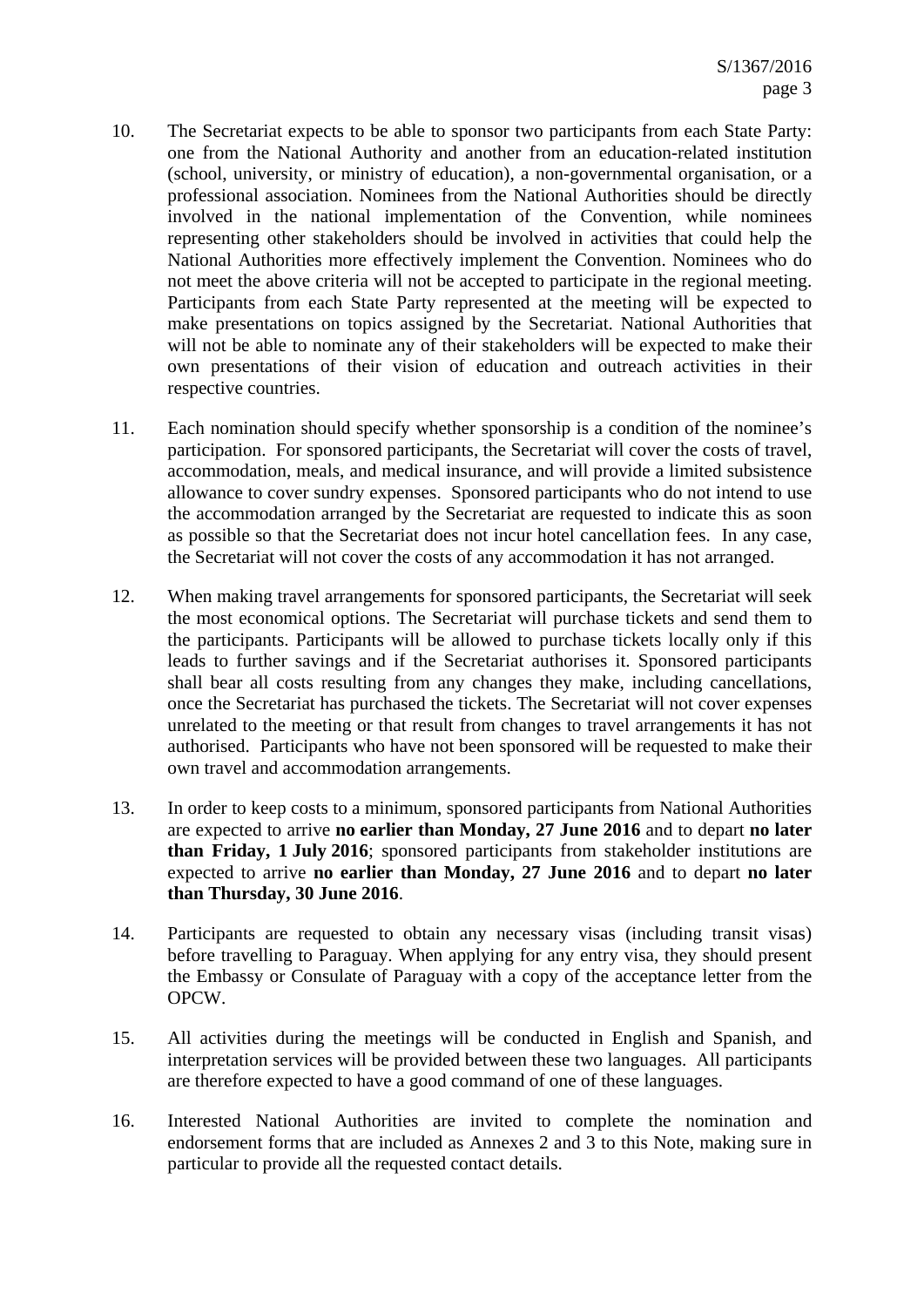S/1367/2016 page 4

- 17. Completed forms should be addressed by email to the Head of the Implementation Support Branch of the International Cooperation and Assistance Division at ipb@opcw.org. All nominations must be received by the Secretariat **no later than Friday, 22 April 2016**. National Authorities are kindly requested to note that the Secretariat will not accept any nominations after the deadline for the receipt of nominations. Please be advised that participants must present an OPCW acceptance letter in order to register for the meetings.
- 18. Additional information about the regional meetings may be obtained from the Implementation Support Branch, International Cooperation and Assistance Division. The contact persons are Mr Kesrat Sukasam (Tel: +31 (0)70 416 3629; Email: kesrat.sukasam@opcw.org) and Mr Aldo Rodriguez (Tel: +31 (0)70 416 3438; Email: aldo.rodriguez@opcw.org).

Annexes:

- Annex 1: Provisional Programmes
- Annex 2: Nomination Form
- Annex 3: National Authority Endorsement Form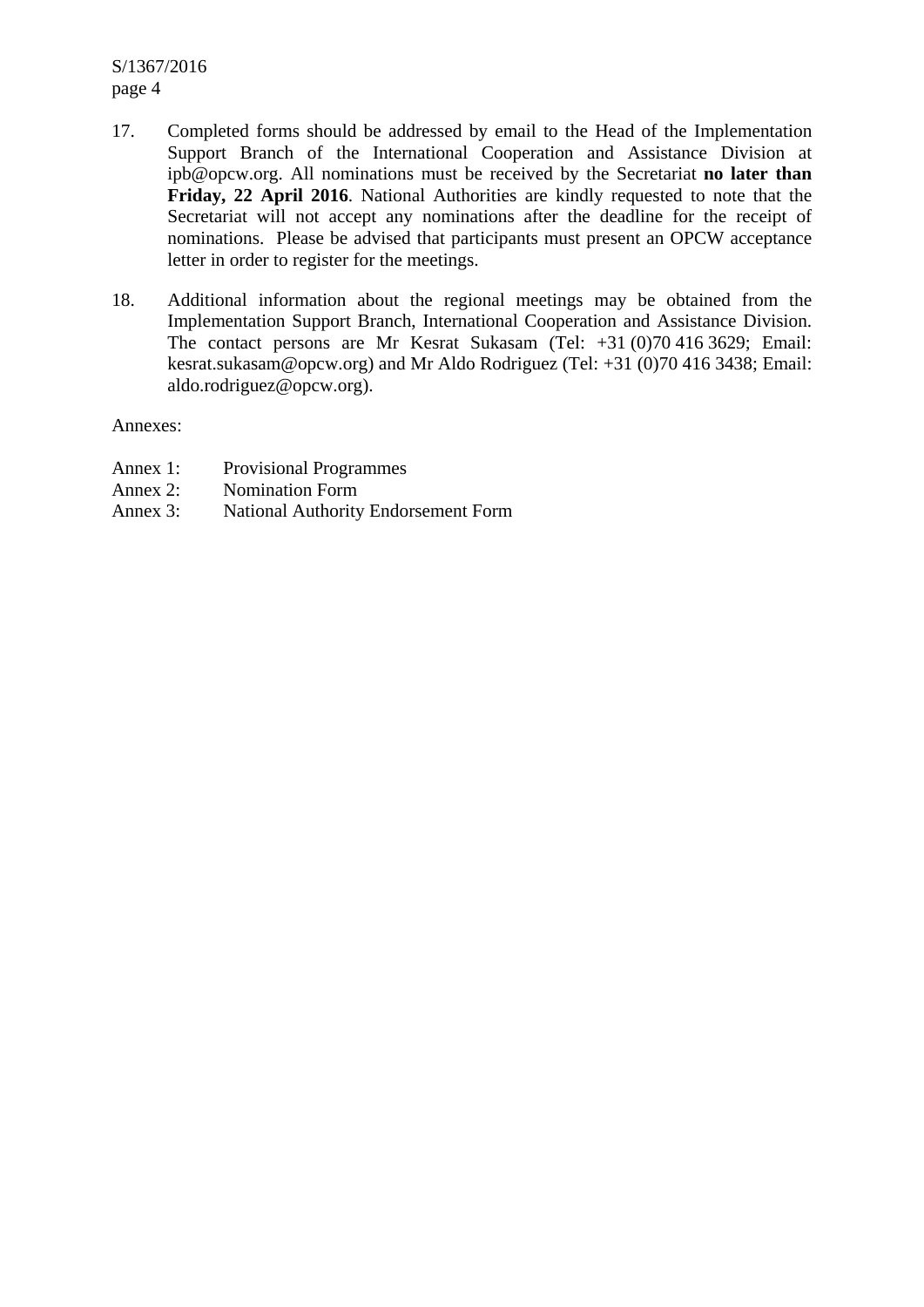S/1367/2016 Annex 1 page 5

# **Annex 1**

# **REGIONAL MEETING ON EDUCATION AND OUTREACH IN LATIN AMERICA AND THE CARIBBEAN ASUNCIÓN, PARAGUAY 28 – 29 JUNE 2016**

| <b>Time</b>             | <b>Activity</b>                                                         |  |  |
|-------------------------|-------------------------------------------------------------------------|--|--|
| Tuesday, 28 June 2016   |                                                                         |  |  |
| $08:30 - 09:00$         | Registration                                                            |  |  |
| $09:00 - 09:30$         | Opening ceremony                                                        |  |  |
| $09:30 - 09:45$         | Group photograph                                                        |  |  |
| $09:45 - 10:15$         | History of the use of chemical weapons                                  |  |  |
| $10:15 - 10:35$         | Introduction to the OPCW                                                |  |  |
| $10:35 - 11:00$         | Coffee/tea break                                                        |  |  |
| $11:00 - 11:30$         | Education and outreach activities by the Secretariat                    |  |  |
|                         | (including the project "FIRES")                                         |  |  |
| $11:30 - 12:00$         | Presentation by expert(s) from the OPCW Advisory Board on Education     |  |  |
|                         | and Outreach                                                            |  |  |
| $12:00 - 12:15$         | Education and outreach programme in Paraguay: presentation by           |  |  |
|                         | Paraguay                                                                |  |  |
| $12:15 - 12:30$         | Inclusion of the Convention in teaching curricula: Experience of        |  |  |
|                         | Argentina - presentation by Argentina                                   |  |  |
| $12:30 - 13:45$         | Lunch                                                                   |  |  |
| $13:45 - 14:00$         | Presentation by national representative – State Party 1                 |  |  |
| $14:00 - 14:15$         | Presentation by national representative – State Party 2                 |  |  |
| $14:15 - 14:30$         | Presentation by national representative - State Party 3                 |  |  |
| $14:30 - 14:45$         | Presentation by national representative - State Party 4                 |  |  |
| $14:45 - 15:00$         | Presentation by national representative – State Party 5                 |  |  |
| $15:00 - 15:30$         | Coffee/tea break                                                        |  |  |
| $15:30 - 17:00$         | Break-out group discussion on approaches and requirements for effective |  |  |
|                         | education and outreach                                                  |  |  |
| $17:00 - 17:10$         | Summary of day one                                                      |  |  |
| Wednesday, 29 June 2016 |                                                                         |  |  |
| $09:00 - 10:00$         | Presentations by break-out group – discussion                           |  |  |
| $10:00 - 10:15$         | Presentation by national representative - State Party 6                 |  |  |
| $10:15 - 10:30$         | Presentation by national representative - State Party 7                 |  |  |
| $10:30 - 10:45$         | Presentation by national representative - State Party 8                 |  |  |
| $10:45 - 11:00$         | Presentation by national representative - State Party 9                 |  |  |
| $11:00 - 11:15$         | Coffee/tea break                                                        |  |  |
| $11:15 - 12:30$         | Break-out group discussion on cooperation of National Authorities with  |  |  |
|                         | various stakeholders in the area of education and outreach              |  |  |
| $12:30 - 13:30$         | Lunch                                                                   |  |  |
| $13:30 - 14:30$         | Presentations by break-out group – discussion                           |  |  |
| $14:30 - 16:00$         | Break-out group discussion on recommendations and way forward           |  |  |
| $16:00 - 16:30$         | Coffee/tea break                                                        |  |  |
| $16:30 - 17:30$         | Presentations by break-out groups                                       |  |  |
| $17:30 - 18:00$         | Summary and closure of the meeting                                      |  |  |

#### **PROVISIONAL PROGRAMME**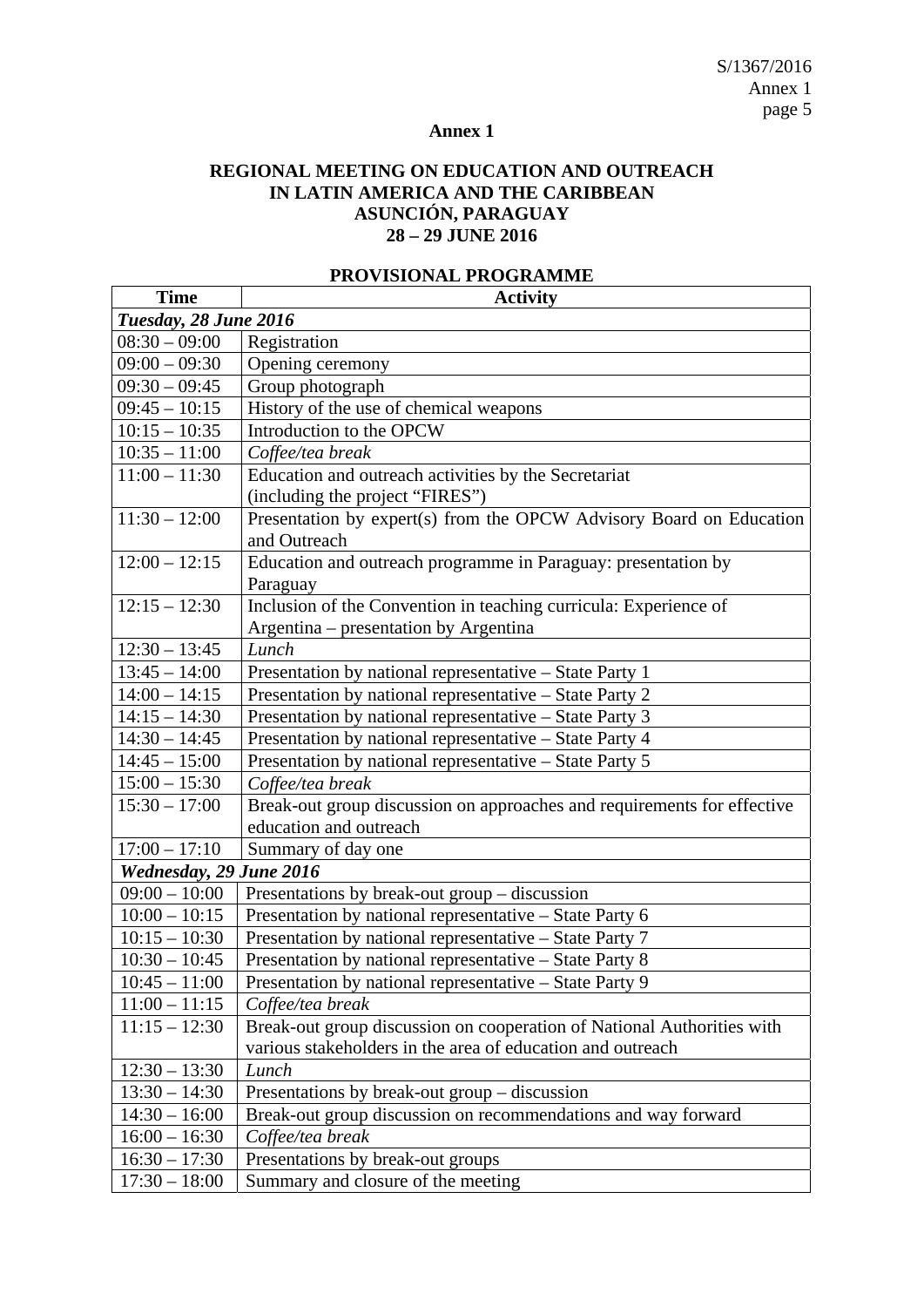# **SEVENTEENTH REGIONAL MEETING OF NATIONAL AUTHORITIES OF STATES PARTIES IN LATIN AMERICA AND THE CARIBBEAN ASUNCIÓN, PARAGUAY 30 JUNE 2016**

| <b>Time</b>            | <b>Activity</b>                                                                      |  |
|------------------------|--------------------------------------------------------------------------------------|--|
| Thursday, 30 June 2016 |                                                                                      |  |
| $09:00 - 09:30$        | Opening session                                                                      |  |
| $09:30 - 10:00$        | $ICA2$ programmes and activities for the GRULAC <sup>3</sup> since the last regional |  |
|                        | meeting of National Authorities                                                      |  |
| $10:00 - 10:45$        | Recent developments/updates in relation to the implementation of Article             |  |
|                        | VI of the Convention                                                                 |  |
| $10:45 - 11:00$        | Report of the previous regional coordinator on progress made in the                  |  |
|                        | GRULAC region since the last regional meeting of National Authorities –              |  |
|                        | (Current regional coordinator: National Authority of Panama)                         |  |
| $11:00 - 11:30$        | Coffee/tea break                                                                     |  |
| $11:30 - 11:45$        | Presentation by National Authority - NA 1                                            |  |
| $11:45 - 12:00$        | Presentation by National Authority – NA 2                                            |  |
| $12:00 - 12:15$        | Presentation by National Authority - NA 3                                            |  |
| $12:15 - 12:30$        | Presentation by National Authority – NA 4                                            |  |
| $12:30 - 13:30$        | Lunch                                                                                |  |
| $13:30 - 14:00$        | ICA programmes in 2016 and new initiatives                                           |  |
| $14:00 - 15:30$        | Break-out group discussion to assess and identify priorities for effective           |  |
|                        | national implementation                                                              |  |
| $15:30 - 16:00$        | Coffee/tea break                                                                     |  |
| $16:00 - 17:00$        | Presentations by the break-out groups on their findings, solutions, and              |  |
|                        | conclusions                                                                          |  |
| $17:00 - 17:30$        | Summary and closure of the meeting                                                   |  |

#### **PROVISIONAL PROGRAMME**

 $\frac{1}{2}$ ICA = International Cooperation and Assistance Division.

<sup>3</sup> GRULAC = Group of Latin American and Caribbean States.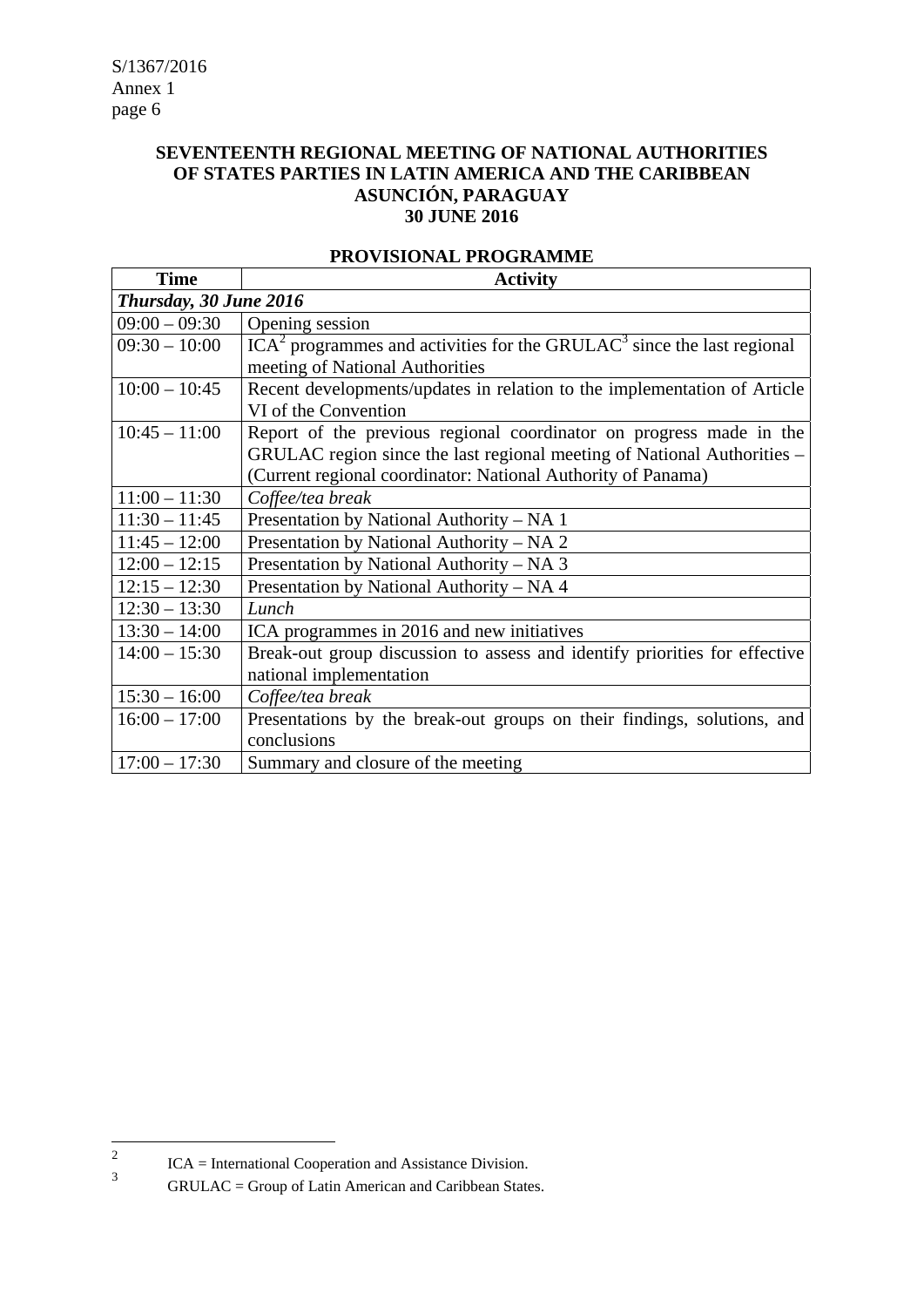## **Annex 2**

## **SEVENTEENTH REGIONAL MEETING OF NATIONAL AUTHORITIES OF STATES PARTIES IN LATIN AMERICA AND THE CARIBBEAN, PRECEDED BY A REGIONAL MEETING ON EDUCATION AND OUTREACH ASUNCIÓN, PARAGUAY, 28 – 30 JUNE 2016**

## **NOMINATION FORM**

Please submit the completed form **by 22 April 2016** to: The Head, Implementation Support Branch International Cooperation and Assistance Division, OPCW Email: ipb@opcw.org

| Family name of nominee           |               |                    |              |
|----------------------------------|---------------|--------------------|--------------|
| First name(s) <sup>*</sup>       |               |                    |              |
| Date of birth                    | Day           | Month              | Year         |
| Citizenship                      |               |                    |              |
| Gender <sup>'</sup>              | Male          |                    | Female       |
| Passport number                  |               |                    |              |
| Date of issue                    | Day           | Month              | Year         |
| Date of expiry                   | Day           | Month              | Year         |
| Place of issue                   |               |                    |              |
| Areas of expertise               |               |                    |              |
|                                  |               |                    |              |
| Employer                         |               |                    |              |
| Position                         |               |                    |              |
| Contact address                  | <b>Street</b> |                    |              |
| (Please do not give a            | Number        |                    | Postcode     |
| post-office box number)          | City          |                    |              |
|                                  | Country       |                    |              |
| Email address                    |               |                    |              |
| Telephone numbers,               | Home          |                    |              |
| including country and            | Work          |                    |              |
| city codes                       | Mobile        |                    |              |
| Fax numbers, including           | Home          |                    |              |
| country and city codes           | Work          |                    |              |
| Is sponsorship a condition of    | $Yes \Box$    | $\overline{N_{0}}$ |              |
| participation?                   |               |                    |              |
| Emergency contact person,        | Name          |                    | Relationship |
| including country and city       | Home          |                    |              |
| codes and email address          | Mobile        |                    |              |
|                                  | Email         |                    |              |
| Signature of applicant:<br>Date: |               |                    |              |
|                                  |               |                    |              |

#### **Please type or use BLOCK LETTERS**

1

<sup>×</sup> Please give the first and family names exactly as they appear in the nominee's passport.

For this and all like items, please tick the appropriate box.